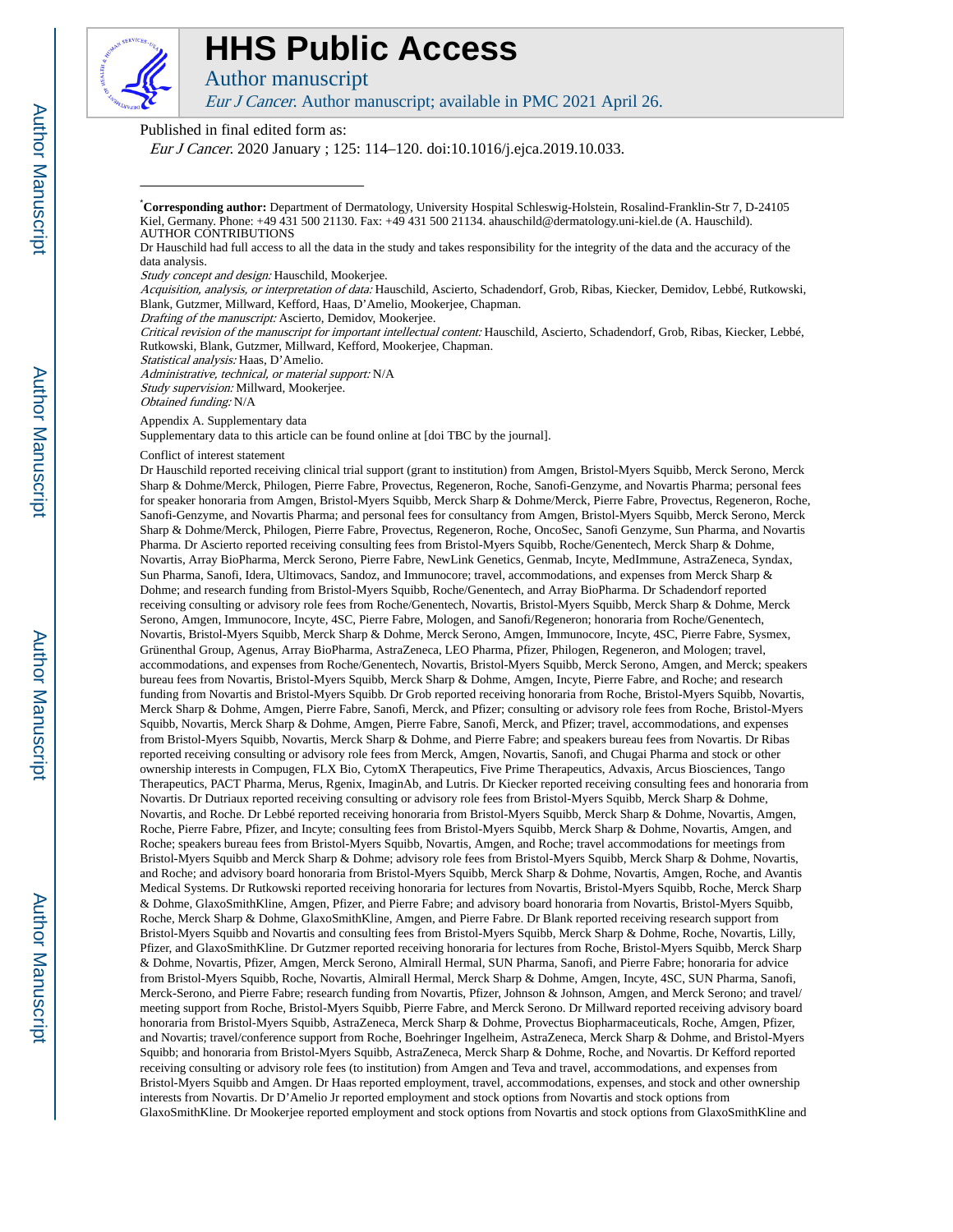## **Long-Term Outcomes in Patients With BRAFV600-Mutant Metastatic Melanoma Receiving Dabrafenib Monotherapy: Analysis From Phase 2 and 3 Clinical Trials**

**Axel Hauschild**a,\* , **Paolo A. Ascierto**b, **Dirk Schadendorf**c,d, **Jean-Jacques Grob**e, **Antoni Ribas**<sup>f</sup> , **Felix Kiecker**g, **Caroline Dutriaux**h, **Lev V. Demidov**<sup>i</sup> , **Céleste Lebbé**<sup>j</sup> , **Piotr Rutkowski**<sup>k</sup> , **Christian U. Blank**<sup>l</sup> , **Ralf Gutzmer**m, **Michael Millward**n, **Richard Kefford**o, **Tomas Haas**p, **Anthony D'Amelio Jr**q, **Bijoyesh Mookerjee**q, **Paul B. Chapman**<sup>r</sup>

<sup>a</sup>University Hospital Schleswig-Holstein, Kiel, Germany <sup>b</sup>lstituto Nazionale Tumori IRCCS Fondazione "G. Pascale," Naples, Italy <sup>c</sup>University Hospital of Essen, Essen, Germany <sup>d</sup>German Cancer Consortium, Heidelberg, Germany <sup>e</sup>Aix-Marseille University, Marseille, France <sup>f</sup>UCLA Jonsson Comprehensive Cancer Center, Los Angeles, CA, USA <sup>g</sup>Charité-Universitätsmedizin Berlin, Berlin, Germany <sup>h</sup>Hôpital Saint-André, Bordeaux, France <sup>i</sup>N.N. Blokhin Russian Cancer Research Center, Moscow, Russia <sup>j</sup>APHP Dermatology and CIC Department, Hôpital Saint-Louis, INSERM U976, University Paris Diderot, Paris, France <sup>k</sup>Maria Sklodowska-Curie Institute – Oncology Center, Warsaw, Poland <sup>l</sup>The Netherlands Cancer Institute, Amsterdam, the Netherlands mHannover Medical School, Hannover, Germany nUniversity of Western Australia, Sir Charles Gairdner Hospital, Perth, WA, Australia <sup>o</sup>Westmead Hospital and Macquarie University, Sydney, NSW, Australia PNovartis Pharma AG, Basel, Switzerland <sup>q</sup>Novartis Pharmaceuticals Corporation, East Hanover, NJ, USA <sup>r</sup>Memorial Sloan Kettering Cancer Center, New York, NY, USA

## **Abstract**

**Background:** Previous analyses of BREAK-2 and BREAK-3 showed that durable outcomes lasting 3 years are achievable with dabrafenib in some patients with  $BRAF<sup>V600</sup>$ -mutant metastatic melanoma (MM); however, additional follow-up is needed to fully characterise the long-term impact of dabrafenib in these patients.

**Methods:** BREAK-2 was a single-arm phase 2 study evaluating dabrafenib in treatment-naive or previously treated  $BRAF<sup>V600E/K</sup>$ -mutant MM. BREAK-3, a randomised (3:1) phase 3 study, assessed dabrafenib vs dacarbazine in previously untreated unresectable or metastatic  $BRAF<sup>V600E</sup>$ -mutant melanoma. Five-year landmark analyses were performed.

**Results:** All BREAK-2 patients (N=92 [V600E, n=76; V600K, n=16]) discontinued treatment by the data cutoff. Median follow-up was 13.0 months. In  $BRAF^{V600E}$  patients, 5-year PFS and

AstraZeneca. Dr Chapman reported receiving consulting, advisory, or speaking compensation from Immunocore, Merck, Cell Medica, Takeda Millennium, and AstraZeneca; research funding from Pfizer; and stocks from Rgenix. All authors received support for thirdparty medical writing and editorial assistance provided by ArticulateScience LLC, funded by Novartis Pharmaceuticals Corporation.

**Publisher's Disclaimer:** This is a PDF file of an unedited manuscript that has been accepted for publication. As a service to our customers we are providing this early version of the manuscript. The manuscript will undergo copyediting, typesetting, and review of the resulting proof before it is published in its final form. Please note that during the production process errors may be discovered which could affect the content, and all legal disclaimers that apply to the journal pertain.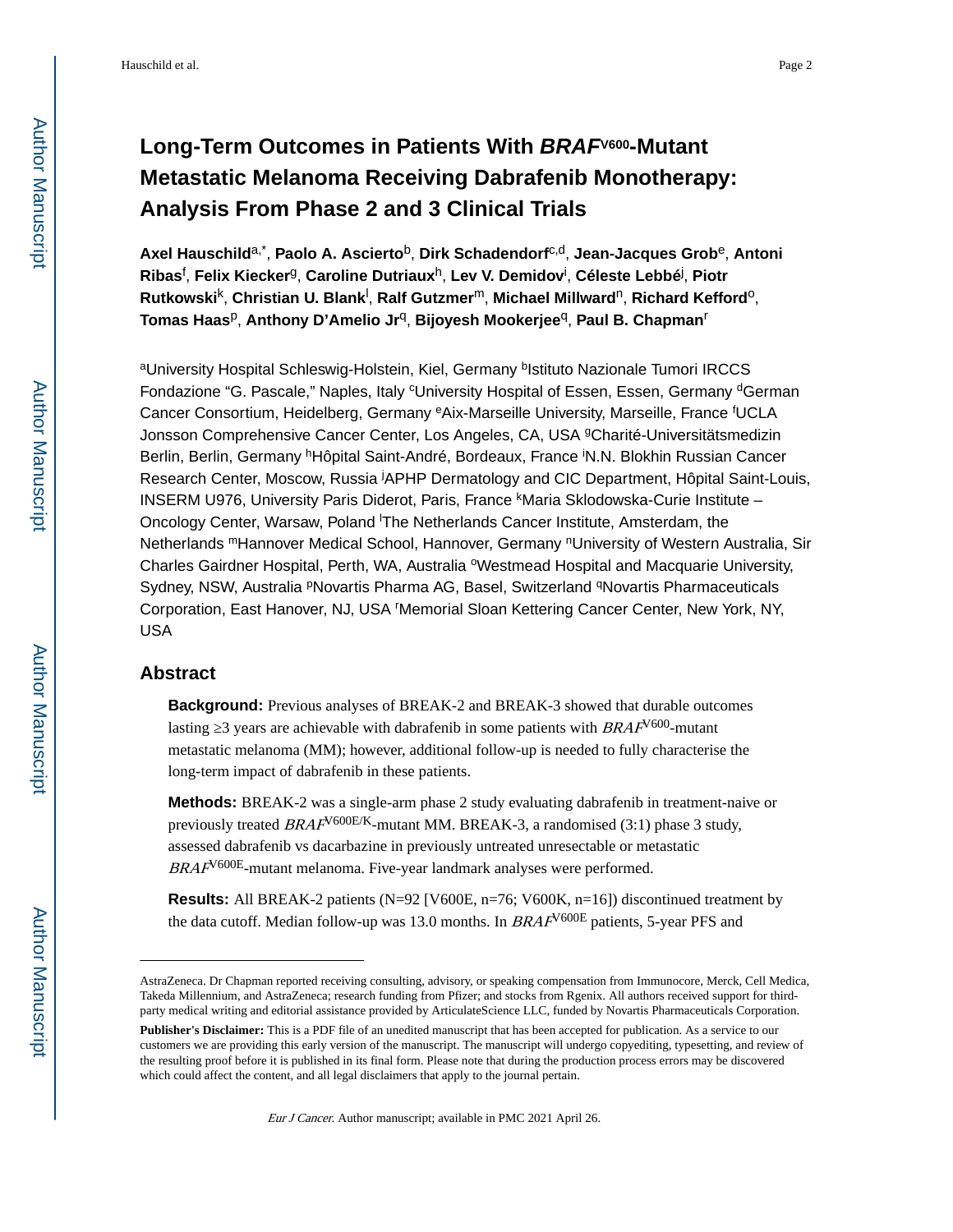overall survival (OS) were 11% and 20%, respectively. Postprogression immunotherapy was received by 22% of patients. In BREAK-3, median follow-up was 17.0 and 12.0 months in the dabrafenib ( $n=187$ ) and dacarbazine ( $n=63$ ) arms, respectively. Thirty-seven patients (59%) receiving dacarbazine crossed over to dabrafenib following disease progression. Five-year PFS was 12% in the dabrafenib arm; all dacarbazine-arm patients progressed or were censored by 5 years. Dabrafenib improved PFS vs dacarbazine, regardless of baseline lactate dehydrogenase levels. Five-year OS rates were 24% and 22% in the dabrafenib and dacarbazine arms, respectively. Subsequent therapy in each arm included anti–CTLA-4 (dabrafenib [24%] and dacarbazine [24%]) and/or anti–PD-1 (8% and 2%) treatment. No new safety signals were observed.

**Conclusions and Relevance:** These data, representing extended follow-up for BRAF inhibitor monotherapy, demonstrate that durable benefit lasting 5 years is achievable in a subset of patients.

**Trial registration:** [ClinicalTrials.gov](http://www.clinicaltrials.gov/) (BREAK-2, [NCT01153763](https://clinicaltrials.gov/ct2/show/NCT01153763); BREAK-3, [NCT01227889\)](https://clinicaltrials.gov/ct2/show/NCT01227889).

#### **Keywords**

melanoma; BRAF; dabrafenib; metastatic; long-term outcomes

## **INTRODUCTION**

Targeted therapies and immune checkpoint inhibitors have significantly improved clinical outcomes in metastatic melanoma (MM); however, extended follow-up in randomised studies of these agents has been limited [1–9]. Optimisation of individualised treatment for  $BRAF<sup>V600</sup>$ -mutant MM will require a full understanding of the proportion and characteristics of patients most likely to achieve long-term benefit with current therapies.

Clinical activity and tolerability of the BRAF inhibitor (BRAFi) dabrafenib were initially demonstrated in patients with MM, including those with prior treatment, harbouring  $BRAF^{V600E}$  or  $BRAF^{V600K}$  mutations in the phase 2 trial BREAK-2 [10]. First-line dabrafenib significantly improved outcomes vs dacarbazine in patients with unresectable or metastatic  $BRAF<sup>V600E</sup>$ -mutant melanoma in the randomised phase 3 study BREAK-3 [11]. In both studies, dabrafenib had a manageable safety profile [10,11]. Results from the primary analyses of BREAK-2 and BREAK-3 were confirmed in extended follow-up analyses of these studies, including a 3-year analysis of BREAK-3, demonstrating durable clinical benefit of dabrafenib for  $\overline{3}$  years in a substantial proportion of patients (3-year overall survival [OS], 31%) [3]. We report updated 5-year landmark efficacy and safety analyses for BREAK-2 and BREAK-3.

## **MATERIALS AND METHODS**

In BREAK-2, patients with  $BRAF^{V600E/K}$ -mutant (per central testing) stage IV melanoma received oral dabrafenib 150 mg twice daily. With the exception of BRAF/MEK inhibitors, eligible patients could have received systemic MM treatment prior to enrolment. The primary endpoint was objective response rate (ORR) in  $BRAF^{V600E}$  patients; secondary

Eur J Cancer. Author manuscript; available in PMC 2021 April 26.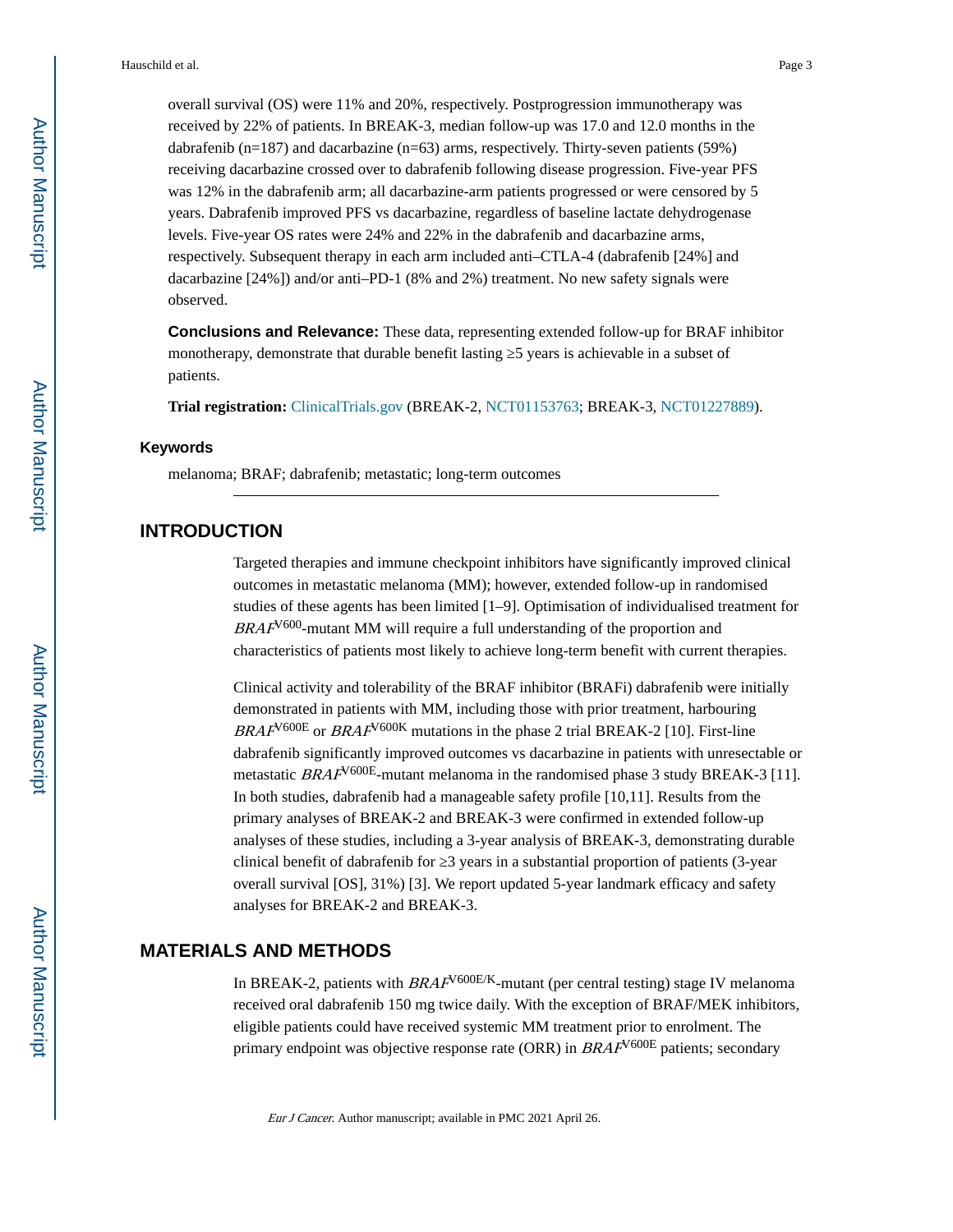Hauschild et al. Page 4

duration of response, and safety.

In BREAK-3, patients with previously untreated  $BRAF<sup>V600E</sup>$ -mutant (per central testing) unresectable or MM were randomised 3:1 to receive either oral dabrafenib 150 mg twice daily or intravenous dacarbazine 1000 mg/m<sup>2</sup> every 3 weeks and were stratified according to tumour stage using American Joint Committee on Cancer seventh edition [11]. Patients on the dacarbazine arm with disease progression could cross over to receive dabrafenib. The primary endpoint was investigator-assessed PFS; secondary endpoints included PFS by independent central review, OS, ORR, PFS following crossover, duration of response, quality of life, and safety.

Additional details on study design and statistical analyses can be found in the supplementary material. Full study protocols for BREAK-2 and BREAK-3 were included in previous publications [10,11].

## **RESULTS**

#### **5-Year Efficacy Analysis: BREAK-2**

Of 92 BREAK-2 patients ( $BRAF<sup>V600E</sup>$ , n=76;  $BRAF<sup>V600K</sup>$ , n=16), most (84%) had prior systemic MM therapy, including chemotherapy (80%), interleukin 2 (16%), and ipilimumab (14%), and 31% had elevated lactate dehydrogenase (LDH) (Supplementary Table 1; Supplementary Fig. 1A). All patients discontinued study treatment by the data cutoff (Supplementary Fig. 1A). Median patient follow-up was 13.0 months (interquartile range [IQR], 5.5–37.5 months).

PFS events occurred in 59  $BRAF<sup>V600E</sup>$  patients (78%) and 15  $BRAF<sup>V600K</sup>$  patients (94%) (Fig. 1A). In  $BRAF<sup>V600E</sup>$  patients, 5-year PFS was 11%; all  $BRAF<sup>V600K</sup>$  patients progressed/died or were lost to follow-up before 3 years. Fifty-eight  $BRAF<sup>V600E</sup>$  patients (76%) and 13 BRAF<sup> $V$ 600K</sup> patients (81%) died, with 5-year OS rates of 20% and 13%, respectively (Fig. 2A). Across BRAF groups, 54 patients (59%) received subsequent therapies, including 22% who received checkpoint inhibitor immunotherapy (Table 1).

#### **5-Year Efficacy Analysis: BREAK-3**

Overall, 250 patients were randomised in BREAK-3. Baseline characteristics were balanced between patients in the dabrafenib arm (n=187) and those in the dacarbazine arm (n=63) (Supplementary Table 1; Supplementary Fig. 1B). Median patient follow-up was 17.0 months (IQR, 7.6–39.0 months) and 11.8 months (IQR, 5.7–24.5 months) in the dabrafenib and dacarbazine arms, respectively, with  $\,60$  months of follow-up from the time of randomisation to data cutoff. Thirty-seven dacarbazine-arm patients (59%) crossed over to receive dabrafenib (median time to crossover, 3.1 months [IQR, 1.9–5.3 months]; median time from treatment discontinuation to crossover, 1.0 month [IQR, 1.0–1.2 months]), with continued follow-up.

PFS events were observed in 146 dabrafenib-arm (78%) and 54 dacarbazine-arm (86%) patients. Five-year PFS was 12% in the dabrafenib arm (95% CI, 7%–18%; 6 patients at

Eur J Cancer. Author manuscript; available in PMC 2021 April 26.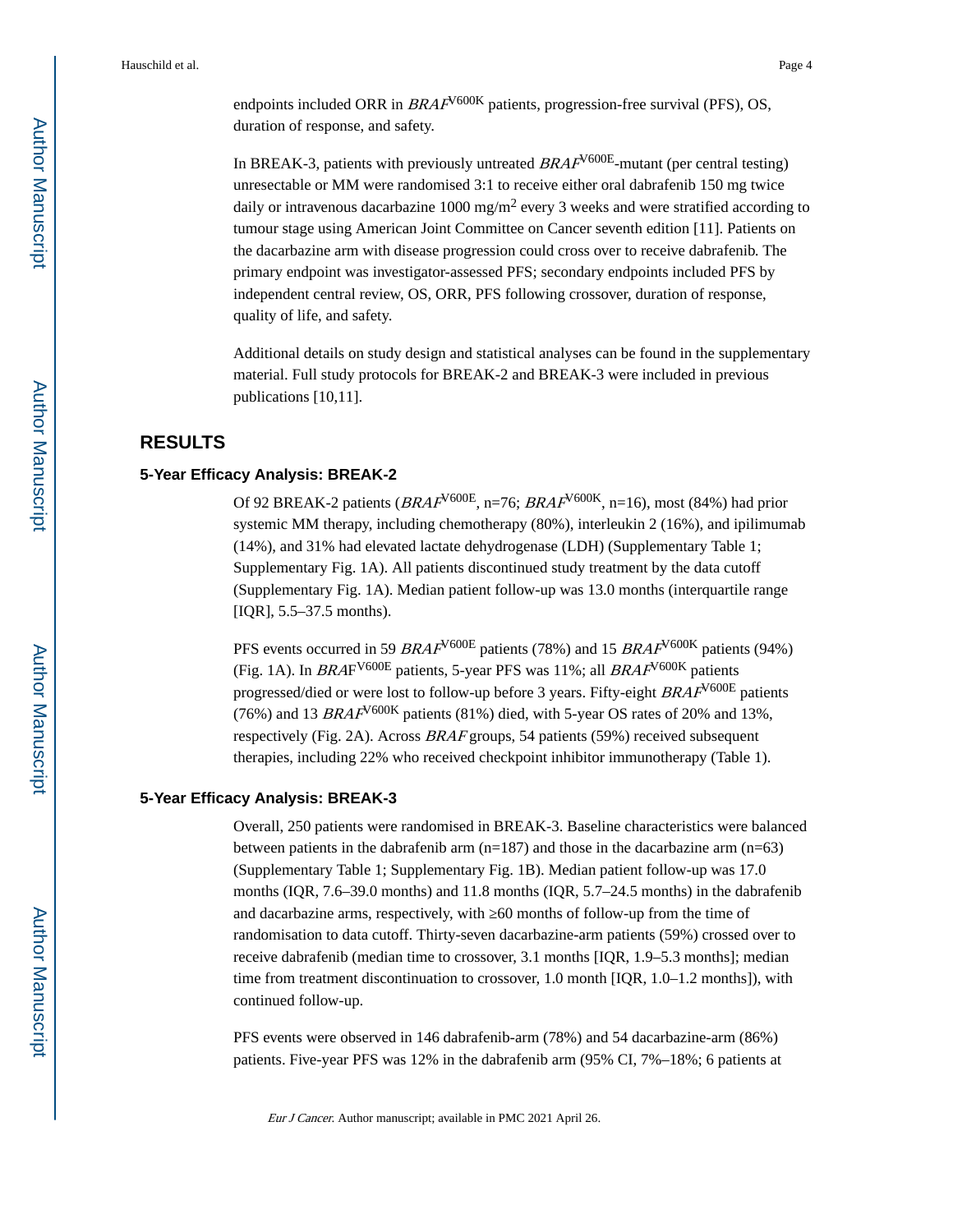risk); in the dacarbazine arm, all patients progressed/died or were lost to follow-up before 4 years (Fig. 1B). PFS events occurred in 31 crossover patients (84%); all except 1 progressed/ died or were lost to follow-up before 20 months. Median PFS was consistently longer in dabrafenib-arm vs dacarbazine-arm patients, regardless of baseline LDH levels. In the dabrafenib arm, 5-year PFS was 16% in patients with normal LDH and 4% in those with elevated LDH (Fig. 1C and 1D), whereas dacarbazine-arm patients in these subgroups progressed/died or were lost to follow-up before 4 and 3 years, respectively.

A total of 132 dabrafenib-arm (71%) and 43 dacarbazine-arm (68%) patients died, with 5 year OS rates of 24% and 22%, respectively (Fig. 2B). The result in the dacarbazine arm was likely confounded by patients who crossed over to receive dabrafenib. Of 8 patients in the dacarbazine arm alive at 5 years, 4 (50%) were patients who crossed over to receive dabrafenib. Following progression, 129 dabrafenib-arm (69%) and 52 dacarbazine-arm (83%) patients (including 37 of whom crossed over to receive dabrafenib) received subsequent anticancer therapies. Of these, a smaller proportion of patients in the dabrafenib arm received postprogression small molecule–targeted therapy compared with those in the dacarbazine arm; similar proportions received subsequent immunotherapy (Table 1).

#### **Dabrafenib Safety Profile With Extended Follow-Up**

The frequency and severity of common adverse events (AEs) in patients treated with dabrafenib were consistent across BREAK-2 and BREAK-3 (Supplementary Table 2), and no new safety signals were observed with extended follow-up. Approximately one-third of patients who received dabrafenib in each study experienced serious AEs (BREAK-2, 36%; BREAK-3, 34%). AEs led to permanent discontinuation in 5 patients (5%) in BREAK-2 and 13 (7%) in BREAK-3. No fatal AEs were observed with dabrafenib in BREAK-2; in BREAK-3, 2 deaths in the dabrafenib arm were attributed to serious AEs possibly related to study treatment.

## **DISCUSSION**

These 5-year landmark analyses of BREAK-2 and BREAK-3 provide extended follow-up for BRAFis in MM. Across studies, 11% to 12% of patients who received first-line singleagent dabrafenib remained progression free at 5 years, with apparent plateaus for PFS and OS after 36 months. These findings are in contrast to previous views that almost all patients treated with BRAFis experience rapid deterioration related to development of secondary resistance [12]. Results from BREAK-3 indicate that previously identified predictors of outcomes with combination targeted therapy in MM (eg, LDH) [5,8] similarly impact the benefit achievable in patients treated with dabrafenib monotherapy (5-year PFS: normal LDH, 16%; elevated LDH, 4%). Thus, patients with favourable baseline clinical features such as normal LDH levels are more likely to derive long-term benefit from dabrafenib therapy. In a 5-year analysis of patients treated with dabrafenib plus trametinib, 5-year PFS and OS rates were 19% and 34%, respectively [13]. Similarly, favourable baseline characteristics were associated with long-term benefit.

The safety profile of dabrafenib with 5-year follow-up was similar to that reported in previous analyses, with no notable change in the frequency of key AEs [2,3]. Long-term

Eur J Cancer. Author manuscript; available in PMC 2021 April 26.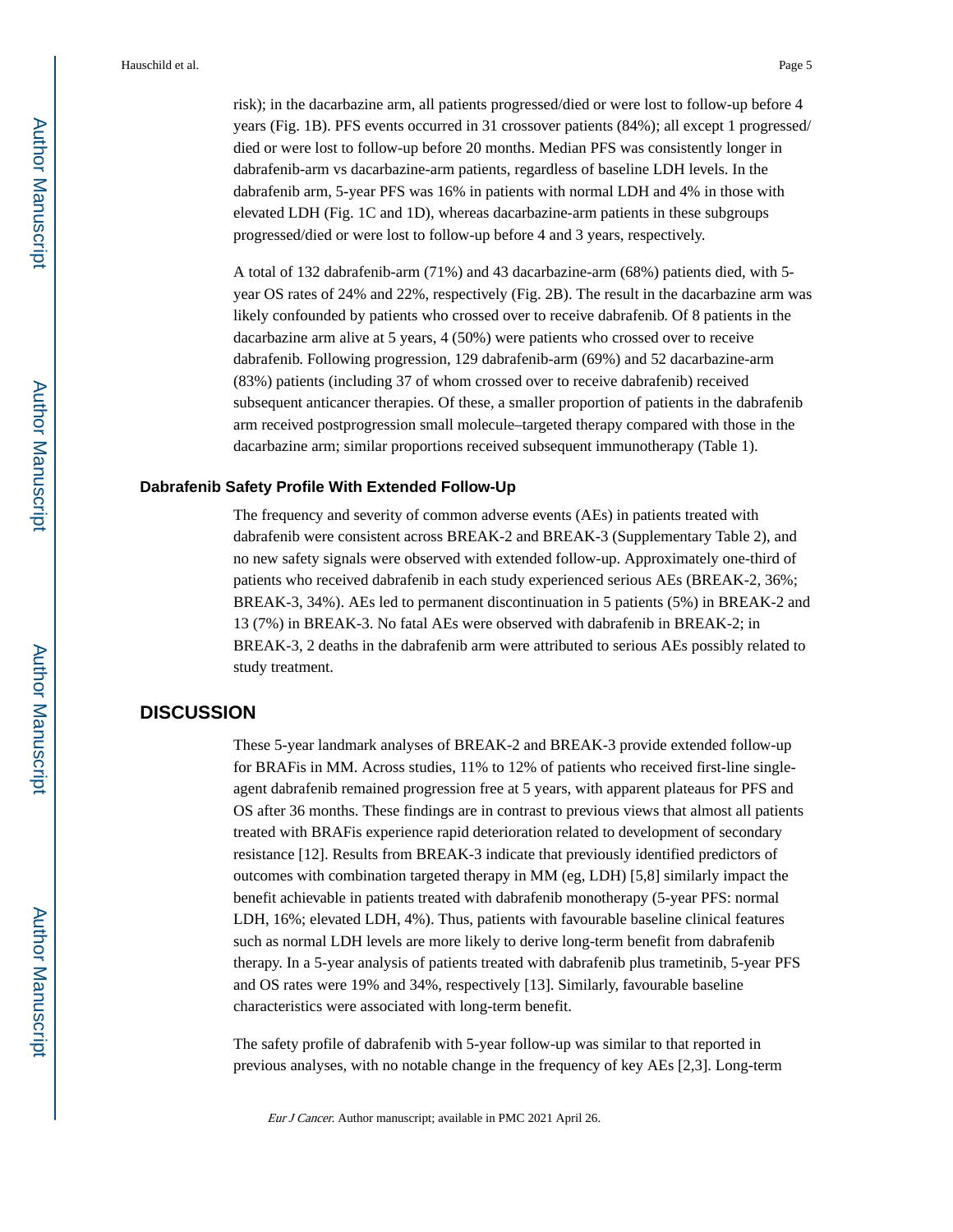treatment with dabrafenib appears to be well tolerated in patients benefiting from therapy, supporting the use of dabrafenib monotherapy in patients unable to tolerate combination therapy with dabrafenib plus trametinib.

The 95% CIs for 5-year PFS and OS rates were wide, and novel subsequent therapies may have contributed to survival outcomes; however, most patients (70%−78%) did not receive subsequent checkpoint inhibitor therapy. Postprogression treatment with BRAFis was allowed and may support long-term PFS and OS outcomes. Nevertheless, these results provide a robust long-term follow-up data set for BRAFi monotherapy.

### **Supplementary Material**

Refer to Web version on PubMed Central for supplementary material.

## **ACKNOWLEDGEMENTS**

Medical writing and editorial assistance was provided by William Fazzone, PhD (ArticulateScience LLC), and funded by Novartis Pharmaceuticals Corporation.

#### FUNDING

These studies were supported by GlaxoSmithKline; dabrafenib is an asset of Novartis Pharma AG as of March 2, 2015.

The sponsors, in collaboration with all authors, participated in the design and conduct of the study, as well as collection, management, analysis, and interpretation of the data. All authors participated in the preparation, review, or approval of the manuscript and were responsible for the decision to submit the manuscript for publication.

## **REFERENCES**

- [1]. Ascierto PA, McArthur GA, Dréno B, Atkinson V, Liszkay G, Di Giacomo AM, et al. Cobimetinib combined with vemurafenib in advanced BRAFV600-mutant melanoma (coBRIM): updated efficacy results from a randomised, double-blind, phase 3 trial. Lancet Oncol 2016;17(9):1248– 60. [PubMed: 27480103]
- [2]. Ascierto PA, Minor DR, Ribas A, Lebbe C, O'Hagan A, Swann RS, et al. Long-term safety and overall survival update for BREAK-2, a phase 2, single-arm, open-label study of dabrafenib in previously treated metastatic melanoma [\(NCT01153763](https://clinicaltrials.gov/ct2/show/NCT01153763)). J Clin Oncol 2014;32(15 Suppl). Abstract 9034.
- [3]. Grob JJ, Demidov LV, Jouary T, et al. Landmark analysis of 3-year overall survival and follow-on therapies in BREAK-3, a phase 3, randomized trial: dabrafenib vs dacarbazine in patients with BRAF V600E mutation-positive metastatic melanoma. Presented at the Society for Melanoma Research 11th International Congress; 13–17 November 2014; Zurich, Switzerland.
- [4]. Long GV, Eroglu Z, Infante J, Patel S, Daud A, Johnson DB, et al. Long-term outcomes in patients with BRAF V600-mutant metastatic melanoma who received dabrafenib combined with trametinib. J Clin Oncol 2018;36(7):667–73. [PubMed: 28991513]
- [5]. Long GV, Weber JS, Infante JR, Kim KB, Daud A, Gonzalez R, et al. Overall survival and durable responses in patients with BRAF V600–mutant metastatic melanoma receiving dabrafenib combined with trametinib. J Clin Oncol 2016;34(8):871–8. [PubMed: 26811525]
- [6]. McArthur GA, Chapman PB, Robert C, Larkin J, Haanen JB, Dummer R, et al. Safety and efficacy of vemurafenib in BRAFV600E and BRAFV600K mutation-positive melanoma (BRIM-3): extended follow-up of a phase 3, randomised, open-label study. Lancet Oncol 2014;15(3):323– 32. [PubMed: 24508103]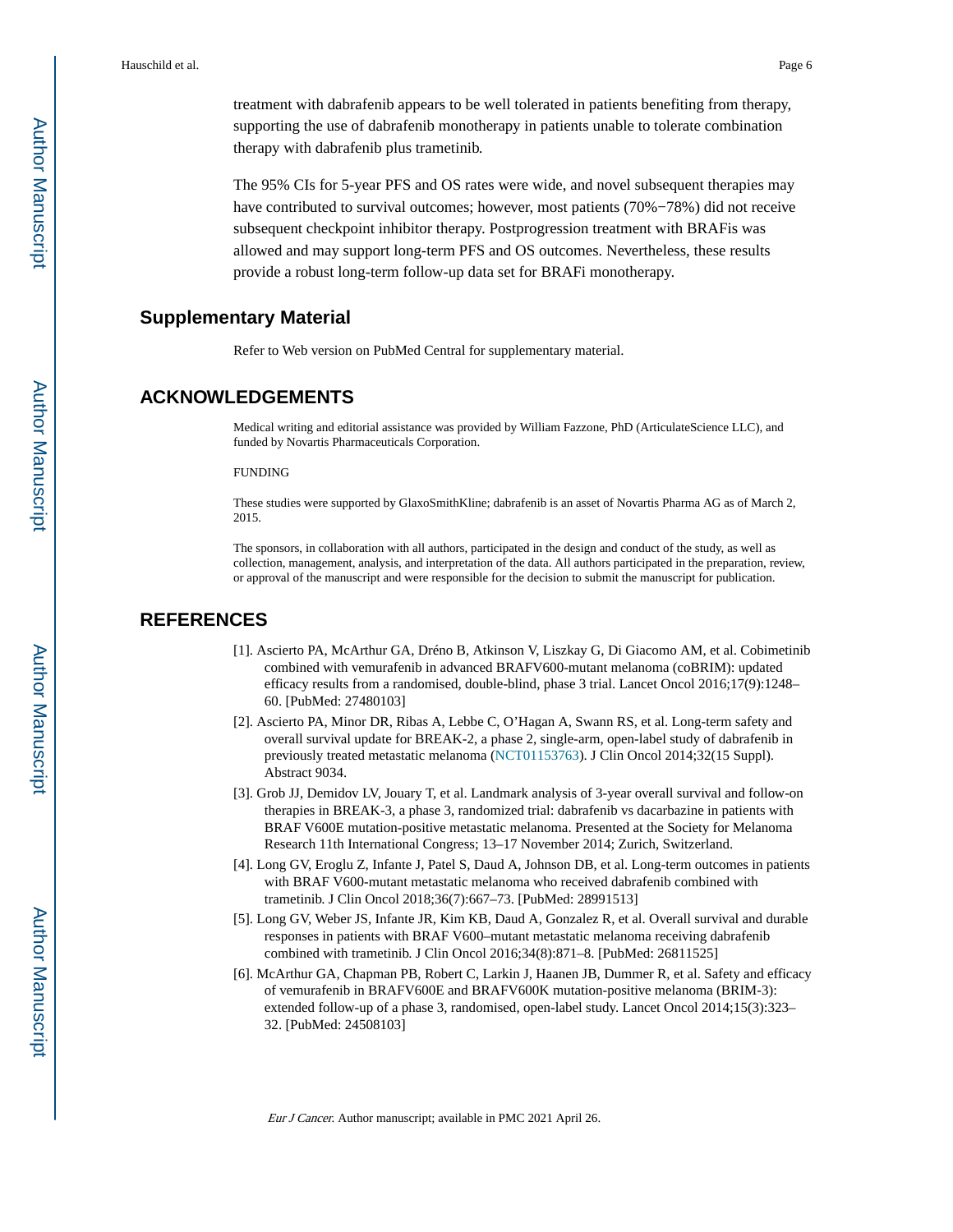Hauschild et al. Page 7

- [7]. Robert C, Long GV, Brady B, Dutriaux C, Maio M, Mortier L, et al. Nivolumab in previously untreated melanoma without BRAF mutation. N Engl J Med 2015;372(4):320–30. [PubMed: 25399552]
- [8]. Schadendorf D, Long GV, Stroiakovski D, Karaszewska B, Hauschild A, Levchenko E, et al. Three-year pooled analysis of factors associated with clinical outcomes across dabrafenib and trametinib combination therapy phase 3 randomised trials. Eur J Cancer 2017;82:45–55. [PubMed: 28648698]
- [9]. Wolchok JD, Chiarion-Sileni V, Gonzalez R, Rutkowski P, Grob JJ, Cowey CL, et al. Overall survival with combined nivolumab and ipilimumab in advanced melanoma. N Engl J Med 2017;377(14):1345–56. [PubMed: 28889792]
- [10]. Ascierto PA, Minor D, Ribas A, Lebbe C, O'Hagan A, Arya N, et al. Phase II trial (BREAK-2) of the BRAF inhibitor dabrafenib (GSK2118436) in patients with metastatic melanoma. J Clin Oncol 2013;31(26):3205–11. [PubMed: 23918947]
- [11]. Hauschild A, Grob JJ, Demidov LV, Jouary T, Gutzmer R, Millward M, et al. Dabrafenib in BRAF-mutated metastatic melanoma: a multicentre, open-label, phase 3 randomised controlled trial. Lancet 2012;380(9839):358–65. [PubMed: 22735384]
- [12]. Menzies AM, Long GV. Systemic treatment for BRAF-mutant melanoma: where do we go next? Lancet Oncol 2014;15(9):e371–81. [PubMed: 25079100]
- [13]. Robert C, Grob JJ, Stroyakovskiy D, Karaszewska B, Hauschild A, Levchenko E, et al. Five-year outcomes with dabrafenib plus trametinib in metastatic melanoma. N Engl J Med 2019;381(7):626–36. [PubMed: 31166680]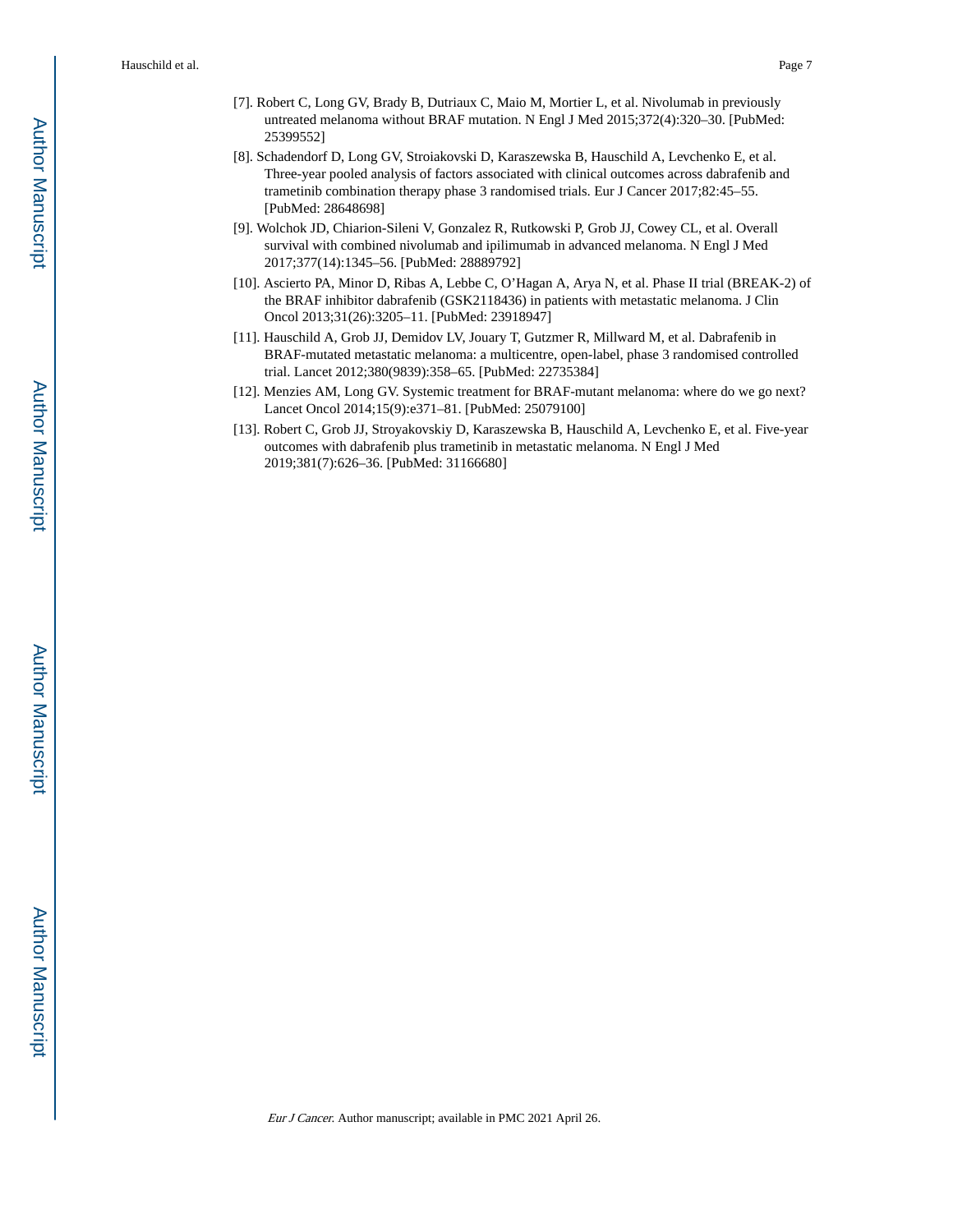- **•** Progression-free and overall survival with dabrafenib may plateau after 36 months
- Dabrafenib demonstrates benefit 5 years in some patients with BRAFmutant melanoma
- **•** Long-term treatment with dabrafenib monotherapy is well tolerated

Author Manuscript

**Author Manuscript**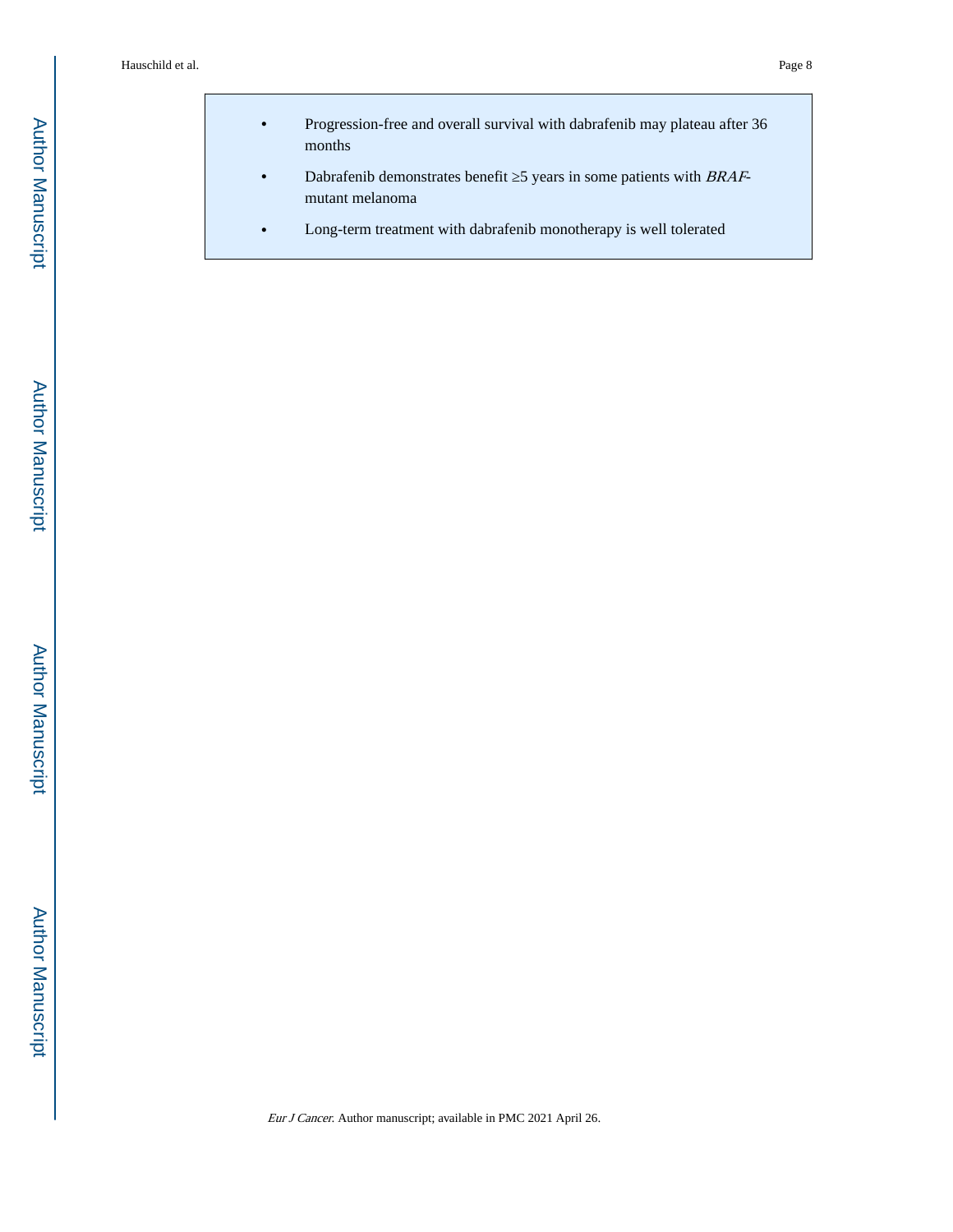Hauschild et al. Page 9



#### **Fig. 1.**

PFS in intention-to-treat patients in BREAK-2 (A) and BREAK-3 (B) and in patients with normal (C) and elevated (D) baseline LDH levels in BREAK-3. CI, confidence interval; LDH, lactate dehydrogenase; PFS, progression-free survival.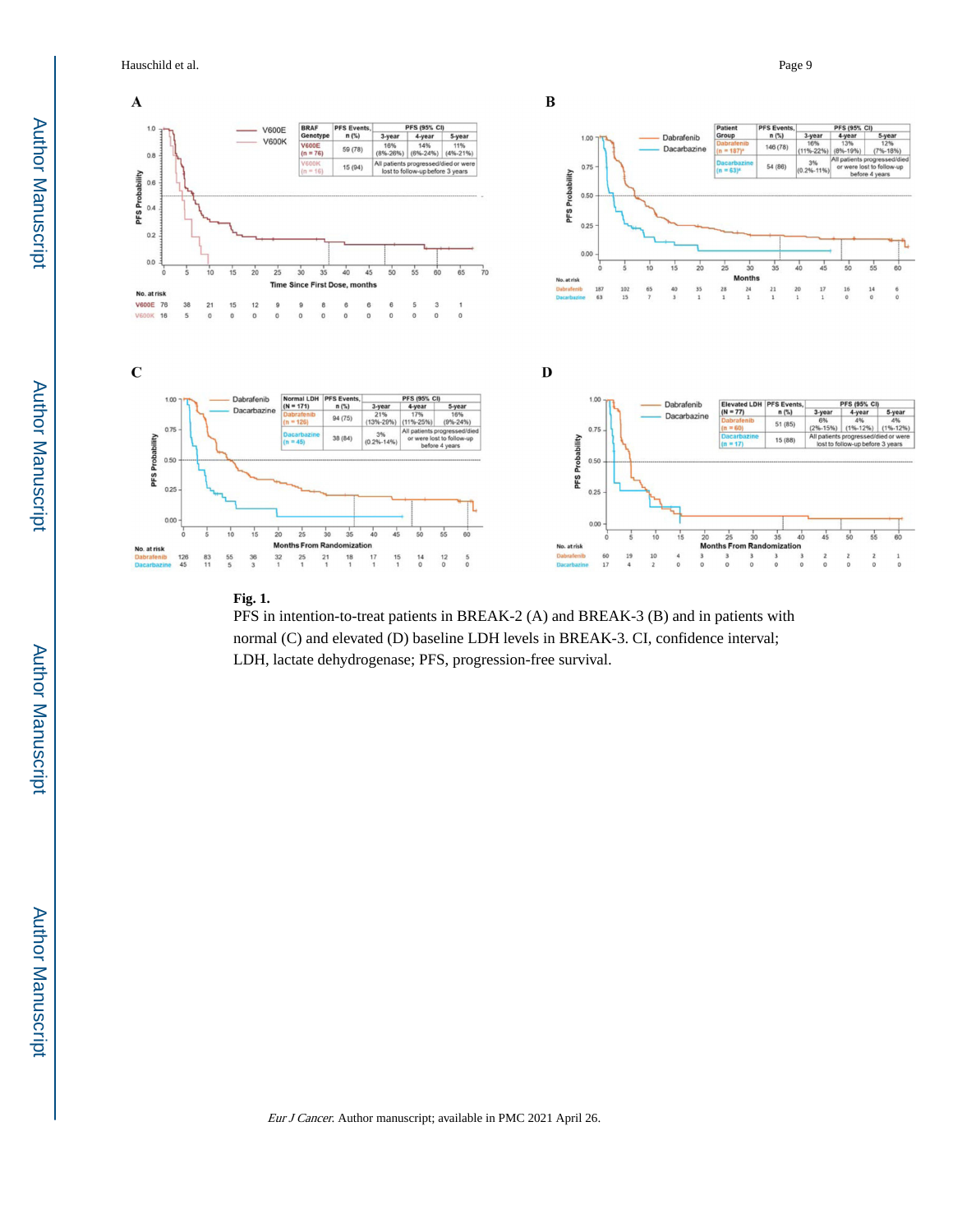Hauschild et al. Page 10





 $\bf{B}$ 



#### **Fig. 2.**

OS in intention-to-treat patients in BREAK-2 (A) and BREAK-3 (B). CI, confidence interval; ITT, intention-to-treat; OS, overall survival. <sup>a</sup> Thirty-seven patients (59%) receiving dacarbazine crossed over to receive dabrafenib; these patients were analysed for OS in the dacarbazine arm following ITT principle.